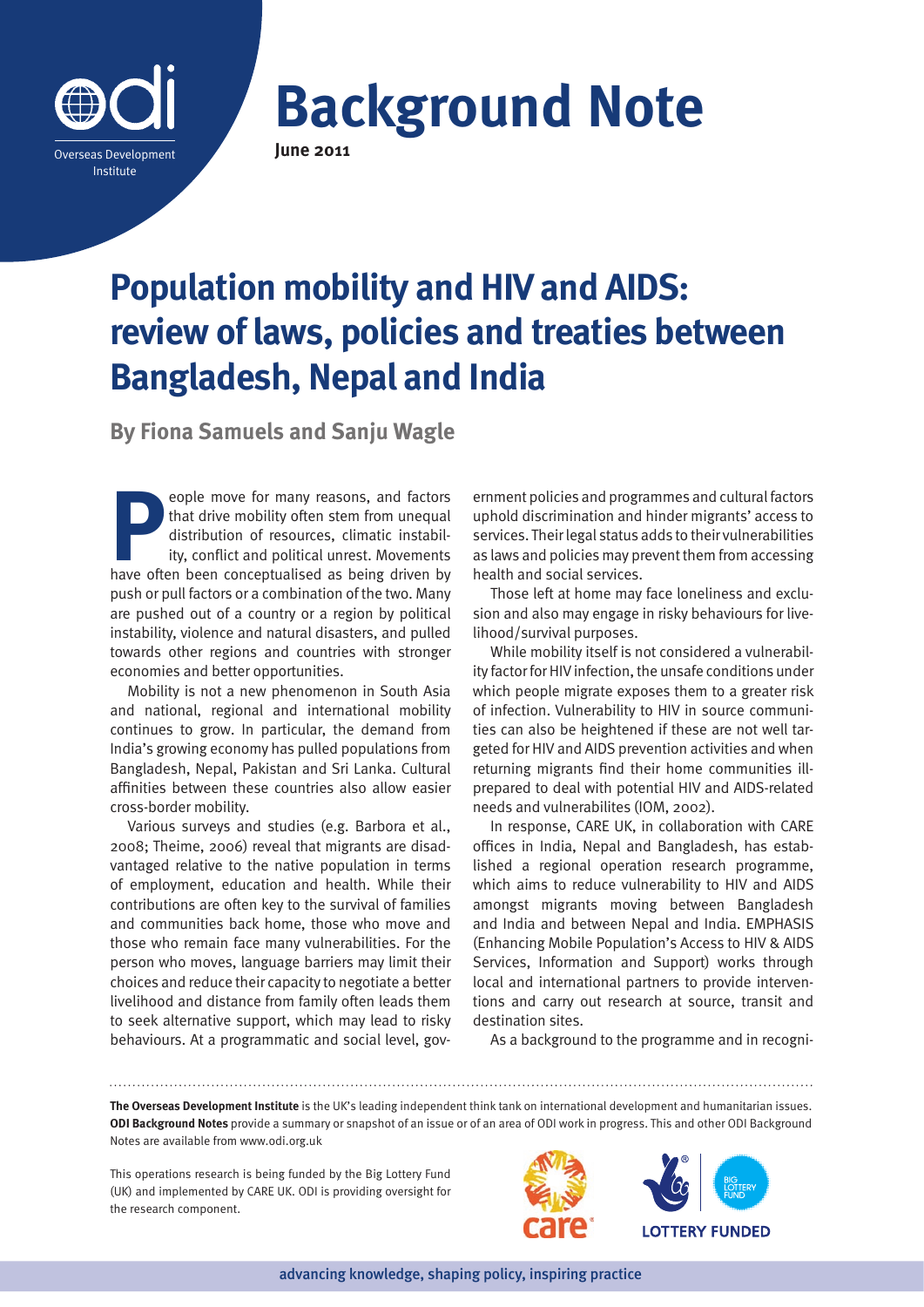## **Box 1**

**HIV in Bangladesh** – HIV prevalence is considered very low at below 0.1% in the general population; however, amongst Most At Risk Populations (MARPs) it rises to 0.7% and was as high as 2.7% among casual sex workers in Hili, a small border town in northwest Bangladesh (Government of Bangladesh, 2010; World Bank and UNAIDS, 2009). There are an estimated 12,000 people living with HIV (PLHIV) in Bangladesh (UNAIDS, 2008), many of them migrant workers. According to the International Centre for Diarrhoeal Disease Research, Bangladesh (ICDDR, B), 47 of 259 cases of people living with HIV during the period 2002-2004 were identified during the migration process. In 2004, data from the National AIDS/Sexually Transmitted Disease (STD) programme of the Ministry of Health and Family Welfare (MoHFW) showed that 57 of 102 newly reported HIV cases were among returning migrants. The National AIDS/STD programme report of 2006 stated that approximately 67% of identified HIV positive cases in the country were returnee migrant workers and their spouses.

**HIV in Nepal** – HIV and AIDS has become a major public health concern in Nepal (Ministry of Health and Population (MoHP), 2005, cited by Wasti et al., 2009) and Nepal has shifted from having a 'low HIV prevalence' to being a country with a 'concentrated epidemic' (Government of Nepal, 2010). In 2010, the country's HIV prevalence rate was 0.49% and 70,000 people were living with HIV and AIDS (CIA, 2010). According to the National Centre for AIDS and STD Control (NCASC), there are 16,138 HIV positive people in Nepal. The UNGASS 2010 report shows that labour migrants account for the biggest single proportion of those infected (41%). According to the 2008 Integrated Bio-Behavioural Studies (IBBS) about 1% of migrants returning from Mumbai, India, to the Mid and Far western districts were HIV positive. Poor surveillance systems and inadequate access to quality voluntary counseling and testing (VCT) services means that these figures are probably underestimates (Wasti et al., 2003).

**HIV in India** – HIV prevalence rates are reported to be approximately 0.34%, with an estimated 2.5 million PLHIV (NACO, 2009). An extensive prevention and treatment programme initiated by the Government has targeted high-risk populations such as female sex workers, men having sex with men, and transgender and intravenous drug users including bridge populations such as truckers and internal migrants – cross border populations are absent from this targeting. Since 2005 the Government has provided free antiretrovirals (ARVs), reaching more than 282,500 people by November 2009 (NACO, 2009). Although services are free, many PLHIV in remote areas cannot afford the cost of travel to reach treatment centres; the Government has responded by subsidising rail travel for PLHIV by 50% (UNDP, 2010).

tion of the importance of legal and policy contexts that could ease the vulnerabilities of migrants, EMPHASIS commissioned a review of policies, treaties and conventions around migration, labour, health and HIV and AIDS in the three countries. Such laws and policies will determine the types of services available for mobile people. This, in turn, can determine their vulnerability to HIV and AIDS.

This Background Note provides a summary of key findings. A short overview of the HIV situation in each country is followed by a review of the individual country legal frameworks and an outline of regional initiatives around migration and HIV. The Background Note concludes by discussing priorities and processes that could safeguard the health and rights of migrants and their families.

## **HIV and AIDS scenarios**

South Asia is home to 2 to 3.5 million of the world's estimated 33.3 million people living with HIV and AIDS (UNDP, 2010). While HIV prevalence is low among the general population in Bangladesh, Nepal, Pakistan and Sri Lanka, it is significantly higher among key populations, such as injecting drug users (IDUs), male and female sex workers (FSW) and their clients, men who have sex with men (MSM), and the wives of male migrants (Box 1).

## **Bangladesh**

Bangladesh is almost totally surrounded by India. A large portion of Bangladesh's foreign currency earnings comes from remittances  $-$  4% of the country's GDP, according to the International Organization for Migration (IOM, 2006). Cross-border movements have been a feature since the country's formation in 1971. Those from better-off families with some degree of education and skills migrate legally to developed nations, while the poor and marginalised often enter India without any valid documentation. Unable to secure a legal permit to work in India, they often cross the border unofficially by paying *dalals* (agents) or brokers for a quick and safe passage. The Border Security Force allows Bangladeshis to cross the border illegally in exchange for money or, in some cases, sex (Datta et al, 2008; Sikder, 2008).

While the exact figures are unknown, people from both India and Bangladesh cross the porous borders regularly through many unofficial transit points – a process eased by the ethno-cultural similarity of the population on both sides of the border. This poses a major challenge to both nations in efforts to control illegal cross-border mobility.

## **Migration laws and policies**

The Ministry of Expatriate Welfare and Overseas Employment is entrusted with protecting the rights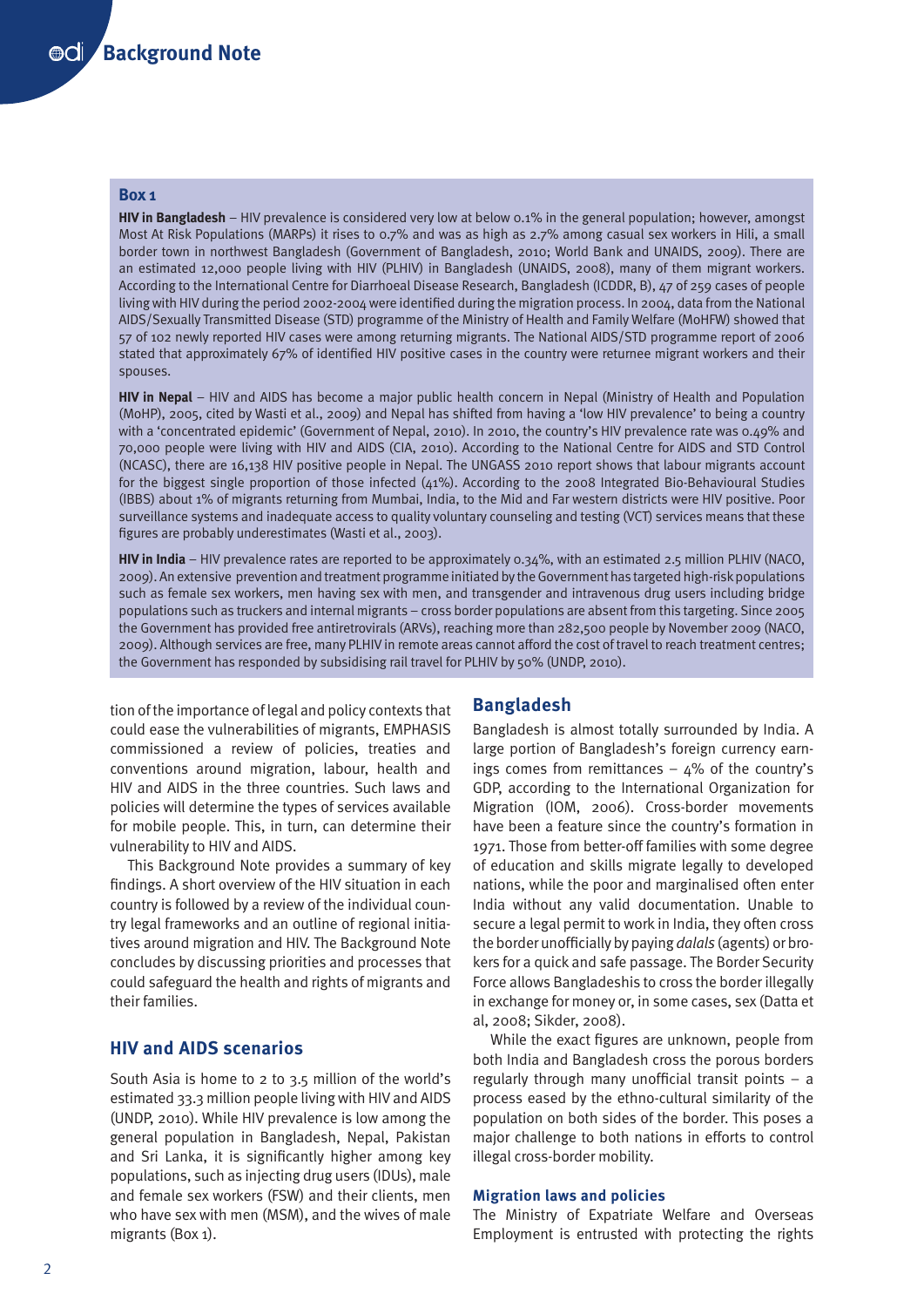and interests of Bangladeshi migrants in host countries, ensuring the welfare of remittance senders, facilitating overseas employment for prospective Bangladeshi migrants and increasing the capabilities and skills of the labour force. However, these services only cater for documented migrants. A number of legal frameworks are now in place to govern mobility.

The Emigration Ordinance 1982 is the key regulatory instrument on migration, allowing people with valid travel documents to emigrate. Such documents consist of a letter of appointment or work permit from a foreign employer or an employment or emigration visa from a foreign government. Under the Ordinance, the Government is authorised to grant licenses to individuals and companies wanting to recruit emigrants for overseas employment. Undocumented migrants can face up to one year of imprisonment and a fine.

The Ordinance has two major limitations. First, it does not protect migrant workers' rights in destination countries. Second, under Section 24, migrant workers are liable to imprisonment if they return home without completing their employment tenure. Unskilled and semi-skilled women are not allowed to migrate alone; they can only migrate with a male partner. The ban, however, has loopholes that are sometimes exploited.

Some women continue to be trafficked, but protective laws on trafficking treat most illegal women migrants arrested in India – whether trafficked or not – as if they were trafficked victims (Sikder, 2008). Treating non-trafficked female Bangladeshi migrants in this way exacerbates the stigma and discrimination they face (Box 2).

The Government has ratified the International Labour Organization instrument, the Migration for Employment Convention of 1949 and the Migrant Workers Supplementary Convention of 1975. However, it has signed but not ratified the 1990 UN International Convention on Protection of Rights of All Migrant Workers and Members of their Families. This convention ensures full applicability of human rights legislation on female migrants. Overall, ratification of instruments on migration is mainly applicable to legal migrants. As a result, unskilled female mobile workers are still labelled as trafficked victims.

**Bangladesh Passport Order 1973**: under Clause 11(c) it states that a person who 'fails to produce for inspection his passport or travel document (whether issued under this Order or not) when called upon to do so by the prescribed authority … shall be punishable with imprisonment for a term which may extend to six months, or with fine which may extend to Taka two thousand or with both'. If migrants are caught in India, they are imprisoned again under India's Acts; when adults are caught with children, they are separated

## **Box 2: Trafficking of Nepali and Bangladeshi girls**

There is growing demand for young Bangladeshi and Nepali girls for sex work and increasing numbers of females are being trafficked to major red light districts in India. Peer educators implementing HIV and AIDS interventions rarely visit them, due to language barriers and the strict control of the brothel keepers. As a result, young girls are isolated from other women by brothel keepers, fearing prosecution and lacking knowledge about HIV and AIDS, associated illnesses, and safer sex. They are sometimes coerced into performing their first act of sexual intercourse with a pimp, local goon or thug, or the sexual partner of the brothel keeper (evidence from field work in Pune City).

## **Box 3: A cross-border migrant arrested in India**

In West Bengal, Bangladeshis caught without a valid passport and visa documents are arrested under the Passport's Act of 1967 or under Section 14 of the Foreigners Act of 1946. Siraj (not his real name) is a prime example. In 2008, he and his children (Khalid and Jamil aged 13 and 11 years) travelled from Bangladesh to India along Jessore Road to the Petrapole border crossing on the India side. He wanted to escape poverty and work in India. When they crossed the border illegally, they were arrested by the Indian Border Security Force. They were handed over to the West Bengal Police and Siraj was taken to Alipore Jail, Kolkata, while the children were taken to the Kolkata Observation Home. Siraj was not interviewed by the authorities for 15 days, and he was unsure about his fate. When he asked the jail authorities about his deportation, he was told that Bangladeshis have to spend at least a year in prison for entering India illegally. Two years have passed and Siraj is still in jail, while his children have been repatriated (evidence from field work in Kolkata).

and the children are kept in safe custody or shelter/ observation homes while the adults are jailed (UNDP, 2004) (Box 3).

#### **National HIV and AIDS policies and programmes**

The Government formed the National AIDS Committee (NAC) in 1985. Headed by the President as chief patron and chaired by the Minister of Health and Family Welfare, the NAC formulates major policies and strategies, supervises programme implementation and mobilises resources. A NAC Technical Committee of experts provides technical advice to the NAC and National AIDS and Sexually Transmitted Disease (STD) Programme (NASP). The NASP is a wing of the Directorate General of Health Service established in 1998 under the Ministry of Health and Family Welfare (MoHFW), which coordinates with all stakeholders and development partners working on HIV and AIDS.

**National HIV and AIDS Policy:** Bangladesh's 1997 National HIV and AIDS Policy, supported by a National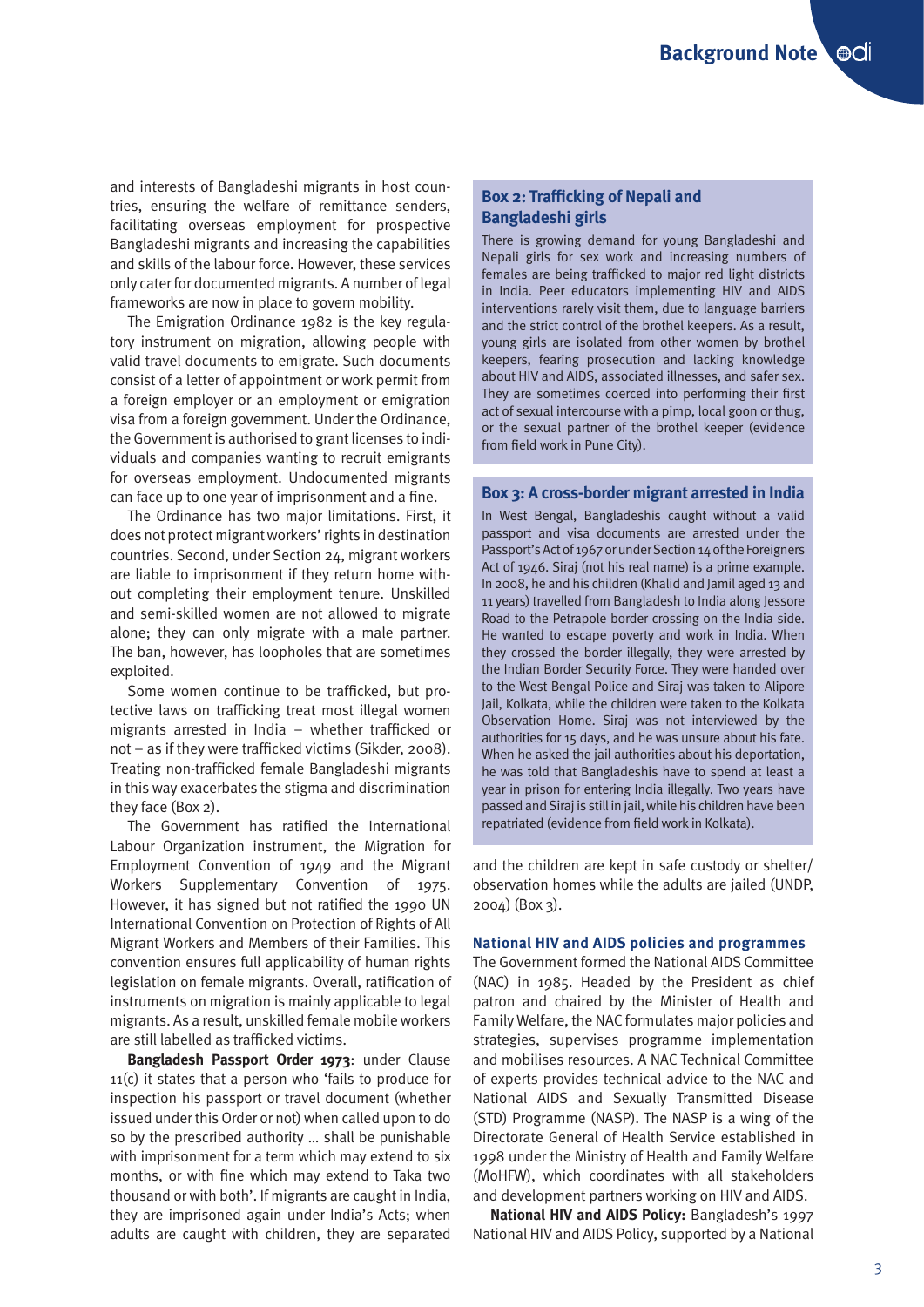Strategic Action Plan (1997-2002), was the first comprehensive document of its kind in the region. It emphasised four cross-cutting priority issues: human rights, gender, behaviour and information, and education and communication. It endorsed the Universal Declaration of Human Rights as a standard for policy-making and action on HIV and AIDS and STDs in Bangladesh. It addressed important components on migration but was weak on issues of cross-border mobility into India.

The 2nd NSP (2004-2010) emerged from a participatory process in May 2005 involving government, civil society and UN agencies. It identifies five priority areas, including support and services for priority groups, prevention of HIV and AIDS-related vulnerability, and minimisation of the impact of the HIV epidemic. It also addresses open borders, labour migration, the sex industry, the link between vulnerable groups and bridge populations, as well as gaps in healthcare delivery, low levels of HIV awareness, gender inequality and poverty as factors in the spread of HIV infection in Bangladesh. The revised National HIV and AIDS Policy strategy emphasises the external migrant labour workforce as a vulnerable segment of the population and identified this group as being at greatest risk.

Bangladesh developed its first Antiretroviral Therapy (ART) treatment guidelines in 2006, with PLHIV able to buy subsidised antiretroviral drugs from specified pharmacies. Unfortunately, most HIV diagnostic facilities are provided by NGOs based in Dhaka and most rural and cross-border migrants miss out on ART, HIV testing and other associated care and support services. If they seek private care, the cost is often beyond their means.

Most legislation, therefore, addresses formal migration between Bangladesh and other Southeast Asian countries, the Middle East, European nations and the US. Even then national migration policies do not contain laws and regulations to safeguard the interests of migrant workers, especially women. The Emigration Ordinance of 1982 states the need for valid documentation before migration, but does not protect migrant workers' health rights. Similarly, the 385 NGOs working on HIV and AIDS-related issues in Bangladesh are not focusing on cross-border issues. In 2009, for example, Bangladesh received six years of funding from the Global Fund for AIDS, Tuberculosis and Malaria to scale up HIV and AIDS interventions, but cross-border migrants are not covered.

Cultural, linguistic and legal barriers prevent migrants from accessing government healthcare services and increase their vulnerability to HIV infection. Given current mobility patterns and the associated HIVrelated vulnerabilities and risks, targeted interventions are needed for migrants. To date, the response of both

Bangladesh and India has been inadequate to deal with the realities along the countries' shared borders.

## **Nepal**

Nepal is sandwiched between India and China and, like Bangladesh, shares much of India's culture, language and religion. Much of its economy is closely integrated with that of India. In 2002, official remittances from Nepalese migrants amounted to \$150 million, however if unofficial remittances are also taken into account the estimated figures are much higher (Thieme, 2006; Seddon et al., 2001).

Nepal and India have an 'open-border' policy adopted by both Governments through the 1950 bilateral Peace and Friendship Treaty. Article 7 states that, 'the nationals of either country share the same privileges in the matter of residence, ownership of property, participation in trade and commerce, movement and other privileges of a similar nature in the territories of the other'. Nepalese and Indian people can travel and work across their borders and should be treated like native citizens. Laws and regulations around mobility were not, therefore, included in this review.

Even before the 1950 treaty, Nepalis were being recruited to work in India. The migration trend is growing as a result of political instability, disparities in development across Nepal and poverty. The 2001 census shows that more than  $762,000$  people – or  $3.3\%$ of the total population of just over 23 million – were out of country, with more than 77% of those in India. More recent estimates show between one and three million Nepalis work in India – two to five times more than official statistics suggest (Seddon et at.2001; Thieme, 2006). The porous border makes it difficult to capture accurate data on cross border movement, but most migrants are men travelling to India to work as unskilled labourers in the informal sector.

#### **National HIV and AIDS policies**

The Government of Nepal created the STD and AIDS Control Committee in 1986 and launched the first National AIDS Prevention and Control Programme in 1988. In 1995, the Government formulated its first National HIV and AIDS Policy through consultation with different stakeholders. This one-page document addresses a multi-sectoral programme, decentralisation of programme activities at village and regional level, and discouragement of discrimination on the basis of HIV and AIDS status (Government of Nepal, 1995). A number of note-worthy developments have included: the National Workplace Policy (2006); the National Policy on Drug Control (2006); Nepal Policy Advocacy Panel on HIV and AIDS (2008); the Nepal Leadership Fora on HIV and AIDS (youth, women and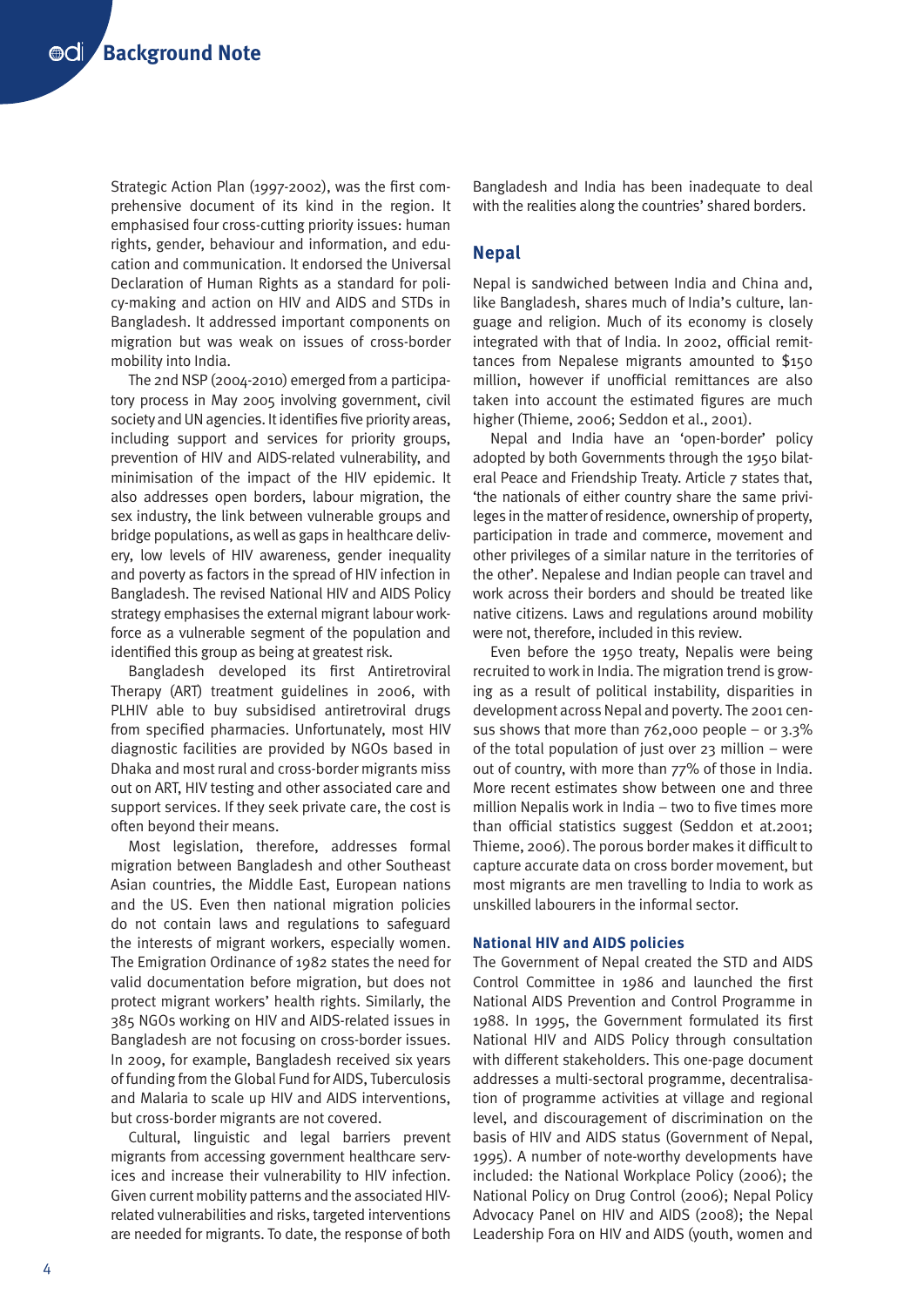media, 2008); and the HIV and AIDS and Human Rights Forum (2008).

The National AIDS Council (NAC) was formed in 2002 and is chaired by the Prime Minster. Its multi-sector composition aimed to engage different ministries, the private sector and civil society including PLHIV in the response to the HIV epidemic. It was expected to meet at least once a year to review and guide the national response to HIV, but political turmoil and changes in government leadership prevented meetings between 2002 and 2008. The second NAC meeting was organised in August 2009. Today the National Center for AIDS and STD Control (NCASC) and the HIV and AIDS board coordinate Nepal's response to the HIV and AIDS epidemic.

**National HIV and AIDS Strategies:** following the formulation of the first National HIV and AIDS Policy in 1995, a series of strategies have been developed (1997-2001; 2002-2006; and 2007-2011), each one building on, and learning from, the other. The second National Strategic Plan (NSP), for instance, included detailed activities catering to the needs of various high-risk groups, while the third supported universal access, aiming to reach 80% coverage of prevention, treatment, care and support services to Most at Risk Populations (MARPs) and PLHIV.

**National HIV and AIDS Action Plan (NAP):** the NAPs of 2006-2008 and 2008-2011 aimed to operationalise the National HIV and AIDS Strategies. The second NAP recommends providing prevention, care and support programmes for those most at risk before they leave the country, and on their return and/or reintegration into their communities. This includes migrants who move to higher HIV prevalence states in India, such as Maharashtra and Mumbai. To reach these populations, the plan has considered mapping the location of migrant workers, estimating the size of the high risk population, assessing behaviours and helping to design targeted interventions. A parallel programme for spouses of most-at-risk migrants has also been proposed.

The 2011-2016 National HIV and AIDS Strategy is under discussion and the protection of Nepali migrants in India and on their return is a priority. There is also awareness of the risk imposed by migrants to their spouses, children and others and general agreement that an adequate and effective control programme that addresses migrants specifically will help reduce the epidemic.

## **India**

As the region's economic power house, and with its porous borders, India was estimated to host approximately 330,000 migrants in 2004 (Benoit, 2006). In the 2001 census, about 5.1 million people were reported as

migrants, listing a previous residence across the border. In India, 96.9% of these migrants are from neighbouring countries including Bangladesh, Pakistan and Nepal.

#### **Migration laws and policies**

While there are many labour laws and policies that cater for internal migrants, most benefit only those working in the formal sectors and are poorly enforced. Few workers are aware of them, especially Nepalis who, despite the 1950 Act giving them specific entitlements, are unaware of their existence and often view themselves as living in India illegally. Undocumented migrants from Bangladesh, obviously, have no access to the benefits associated with these laws and policies.

The key Indian law relevant to migrants is the Foreigners Act of 1946, which deals with the entry, stay and exit of foreigners in the country, with the exception of Nepalis. Amongst other things, this act gives the Government the power to: 1) order controls over foreigners, 2) restrict their movement, activity and residence, and require their proof of identity and regular appearance before the police; and 3) deport them.

With the large influx of Bangladeshis in the state of Assam, the Government created the Illegal Migration Determination by Tribunals Act on 12 December 1983, applicable only to Assam. This allowed legal citizenship for those who had settled in Assam before 25 March 1971. However, there were issues about proving citizenship and the Supreme Court ruled the Act unconstitutional in 2005, stating that it contravened Article 355 of the Constitution. Today, the Foreigners Act of 1946 is the only law that deals with cross-border migrants, particularly Bangladeshis in India.

Therefore, despite numerous labour protection acts and policies, none of them address vulnerabilities faced by foreign migrants. Most of India's legal instruments address employees in the formal sector, which accounts for only 7% of all workers in India, leaving the remaining 93% without social benefits.

#### **Health laws, legislation and policies**

Soon after the first AIDS case was detected in 1986, the Government established the National AIDS Committee within the Ministry of Health and Family Welfare. In 1992, the first National AIDS Control Programme (NACP), implemented for seven years (1992-1999), focused on monitoring HIV infection rates among risk populations in selected urban areas. In the second phase  $-$  1999 to 2006  $-$  India expanded the programme at state level, focusing on targeted interventions for high-risk groups and preventive interventions among the general population. A National Council on AIDS was formed during this phase, consisting of 31 ministries and chaired by the Prime Minister. The objective was to mainstream HIV and AIDS in all minis-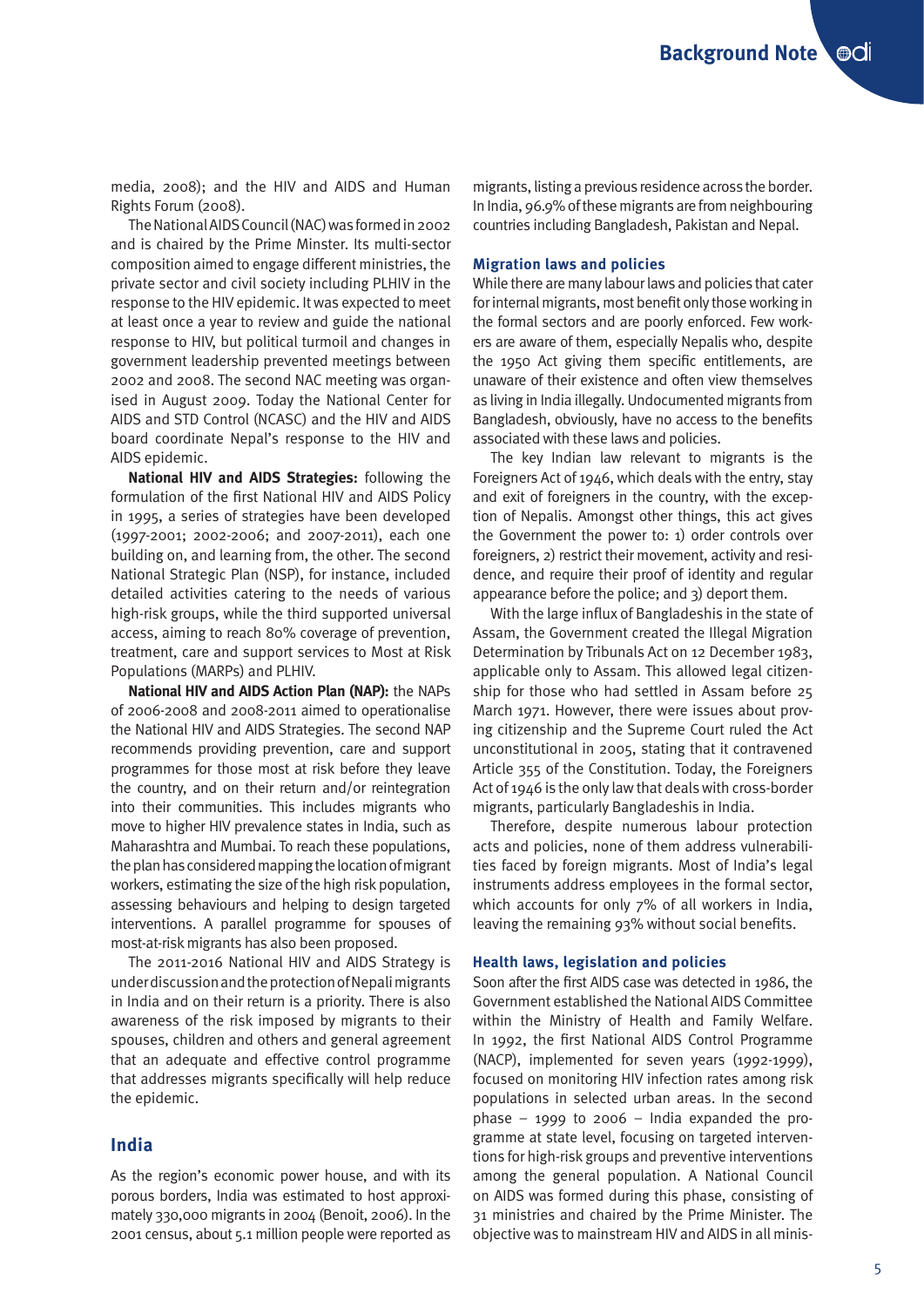#### **Box 4: HIV and AIDS and the right to work**

With the ratification of the UN International Convention on the Protection of Rights of All Migrant Workers and Members of their Families, most countries pursue a policy of mandatory check-up for HIV and AIDS prior to departure. If HIV is detected, the destination countries deport the migrant worker immediately to their home country. In Bangladesh, for example, the Bureau of Manpower, Employment and Training (BMET) agrees to the destination country's policy of mandatory HIV tests prior to departure. Only those testing negative receive BMET clearance for departure. Such policies raise serious questions about human rights violations and the right to work.

tries and departments by treating it as a development challenge, not solely a public health issue.

NACP Phase III (2006-2011) scaled up targeted interventions dramatically, aiming to halt and reverse the epidemic by integrating programmes for prevention, care, support and treatment. At the end of 2008, targeted interventions covered almost 932,000 of those most at risk, or 52% of the target groups (49% of FSWs, 65% of IDUs and 66% of MSM). The NACP does not have any clause or section mentioning HIV and migrants specifically, whether documented migrants or undocumented.

In 2009 India established a National HIV and AIDS Policy and the World of Work, with the ratification of ILO Convention No 11 on Discrimination (Employment and Occupation)( $Box_4$ ). This led to a policy statement to create a framework for non-discrimination against workers on the basis of their real or perceived HIV status. As a result India expanded its HIV and AIDS policy and programmes in the workplace as a key component of the mainstreaming strategy of the NACP Phase III. Under this policy all enterprises in the public, private, formal and informal sectors are encouraged to establish workplace policies and programmes based on the principles of non-discrimination, gender equity, health work environment, non-screening for the purpose of employment, confidentiality, prevention and care and support.

The policy document does not, however, enforce any agents to ensure worker protection. Instead, it encourages HIV prevention through a multi-sectoral approach. While the policy posits that the issues migrants face must be addressed in collaboration with the State AIDS Control Society (SACS) and enterprises within the informal sector, the policy has not been implemented to date. Even though Nepalese and Indian citizens have equal rights, field visits revealed that Nepali migrants faced problems in accessing HIV and AIDS-related services from the Government because they were unable to provide proof of residence.

## **Box 5: Rights and principles for migrants**

- **•** Safe mobility and migration in accordance with international labour standards/conventions;
- **•** Non-discrimination and protection against abuse and other human rights violations;
- **•** Minimum wage and gender equity;
- **•** Health and equal access to HIV services, welfare, security, and safety;
- **•** Access to information, form associations, access legal aid, exercise their voting rights;
- **•** Counseling facilities for migrant workers; and
- **•** Stay, work, and not be deported on the grounds of HIV status.

Therefore, despite policies and strategies – many of them innovative – the needs of cross-border migrants are not being addressed.

## **Regional bodies and initiatives**

A number of regional initiatives exist that are important when considering issues of cross-border mobility and HIV. The South Asia Association of Regional Cooperation (SAARC), established in 1985, was initially dedicated to economic, technological, social and cultural development, emphasising collective self-reliance. As member states faced common emerging health issues, health became part of SAARC's work. Eight South Asian countries are now members: Afghanistan, Bangladesh, Bhutan, India, Maldives, Nepal, Pakistan and Sri Lanka.

In 2004, SAARC signed a Memorandum of Understanding with UNAIDS to help member states work toward the goals of HIV prevention and appropriate care and support for PLHIV. In the same year, the SAARC Regional Strategy on HIV and AIDS (2006- 2010) was formulated, emphasising regional level coordination, collaboration and partnership with organisations and national programmes. Critically, it stresses promotion of regional dialogue on crossborder issues relevant to HIV and AIDS. A meeting and workshop held in 2007 and 2008 in partnership with ILO and UNDP discussed leadership and development challenges to address HIV and AIDS and mobility, defining basic rights and principles for tackling HIV in the context of migration (Box 5).

In addition to SAARC, the Colombo Process, or the *Ministerial Consultation on Overseas Employment and Contractual Labour for Countries of Origin in Asia* was initiated in 2003. The governments of five South Asian countries (Bangladesh, India, Nepal, Pakistan and Sri Lanka) participate in this process alongside six other Asian labour exporting countries. The priorities are 1) protection of, and provision of services to, migrant workers; 2) optimising benefits of organised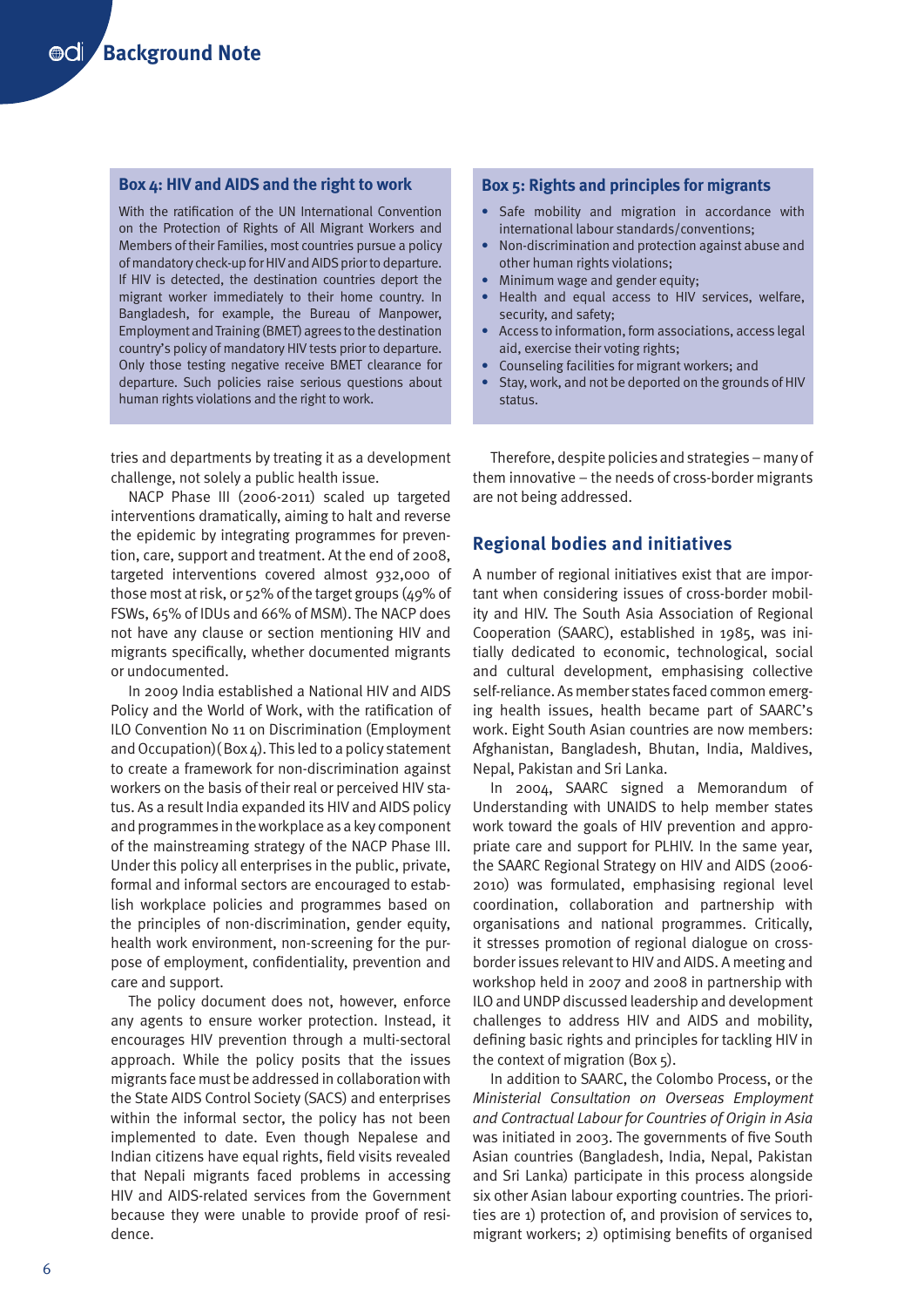labour migration; and 3) capacity-building, data collection, and inter-state cooperation.

After three ministerial meetings in Colombo (2003), Manila (2004), and Bali (2005), the Colombo Process was expanded to include labour-receiving countries in the EU, the Gulf and Asia at the Abu Dhabi Dialogue in January 2008. In April 2011 the 4th ministerial meeting in Dhaka, Bangladesh, adopted the Dhaka declaration. This puts forward 21 recommendations to promote the rights, welfare and dignity of workers and build services and capacity. But once again, it was silent about labour migrants to India.

Such initiatives are examples of positive regional cooperation on issues of migration and trafficking. Regional fora are critical for addressing issues in an integrated manner, including establishing the nexus among mobile populations, trafficking and HIV. However their focus tends to be on labour migration to the Middle East and other developed countries, rather than cross-border mobility from Nepal and Bangladesh to India.

## **Recommendations**

Asian countries have a long way to go to ensure adequate protection of cross-border migrants. Given India's strong economic growth, migration from Bangladesh and Nepal to India is likely to increase. The following identifies ways to create a safer environment for migrants – one in which vulnerability to HIV and AIDS could be reduced.

**Address the lack of data:** Insufficient data on migrant numbers, demographics and health status is a barrier to meeting their needs and protecting their rights. Lack of data results in laws and policies in these countries that do not reflect the realities on the ground. Documentation of migrants is also hindered by political sensitivity around migration in Bangladesh and India, compelling people to move illegally and to remain beneath the radar of surveys in destination countries. In the case of Nepal, the open border policy makes it difficult to estimate migrant numbers, as migrants have no legal obligation to document their travel to India.

To address this, governments of both receiving and sending countries should map, amongst other things, the mobility and livelihood patterns of migrants, their social and sexual behaviour and their housing conditions. This would facilitate the development of appropriate policy and programmatic interventions at national and regional levels.

**Recognise the existence of undocumented labour migrants from Bangladesh to India:** The Government of Bangladesh does not acknowledge the existence of migrants to India. This hampers the development of programmes and policies to protect the rights and entitlements of mobile populations. Once migrants

cross into India, they lose the power to negotiate or bargain for basic rights and services. As a first step, the Government of Bangladesh should begin to acknowledge their existence.

**Address weak labour laws and policies:** Available studies show clearly that the rights of labourers in the informal sector are not well protected – regardless of whether they are internal migrants or from neighbouring countries. While national policies provide access to social services for migrant workers in the formal sector, few migrant workers have access as most (along with 90% of the workforce in India in general) work in the informal sector. There is, therefore, an urgent need for NGOs and others to work with the Indian labour ministry to ensure the rights of the labourers in the informal sector. This could take time, so a more immediate step is to work with major employers of migrant workers in the informal sector to establish appropriate health insurance schemes.

**Distinguish between trafficked victims and crossborder migrants:** Undocumented Bangladeshis in India face the constant threat of lengthy and uncertain deportation processes. Both the Indian and Bangladeshi Governments see women migrants found in India as trafficked victims because they do not want to acknowledge or deal with illegal migration. This makes the deportation process longer and increases the stigma faced by migrant women labelled as trafficked. Civil society organisations need to sensitise the Bangladesh Deputy High Commission, the District Intelligence Board (India) and the Ministry of External Affairs (India) to coordinate efforts to clarify the reasons for migration and develop an appropriate process to handle undocumented Bangladeshis.

**Include migrants in India's health and HIV and AIDS services:** India prioritises internal migrants in its HIV and AIDS policies, plans and strategies. Source countries should, therefore, put this issue on the agenda for bilateral and regional dialogue, as rising rates of HIV among migrants and increasing mobility across borders will have an impact on both source and destination countries. Meanwhile, civil society organisations need to highlight the lack of HIV programming for Bangladeshi migrants in source, transit and destination communities and encourage donors to fill this gap.

**Raise awareness of migrant rights:** Nepalis are legal migrants to India. They can travel and work freely in India and are to be treated as native citizens. However, their own lack of awareness of their rights as migrants in India stops them accessing health and social services. Raising their awareness of their rights should be a priority, as part of pre-departure orientation in their source communities or when working with migrants in India.